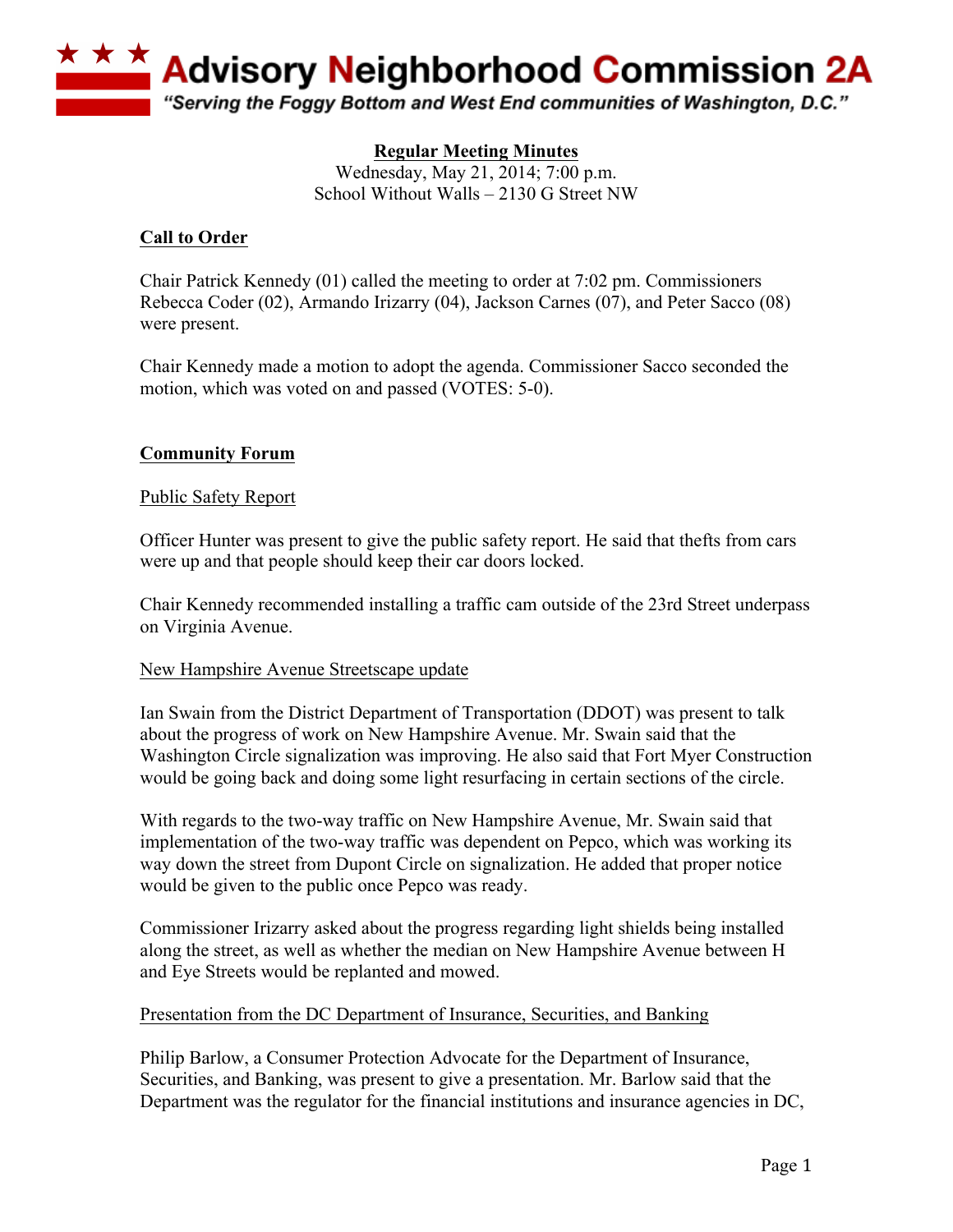and tried to create a balanced marketplace for consumers. He went over some typical scams that the Department deals with. He also talked about DC Health Link and DC's implementation of the Affordable Care Act.

# Appearance by Ward 2 Councilmember Jack Evans

Councilmember Jack Evans was present to give an overview of the FY 2015 budget discussions. He started off by talking about how the budget was introduced and passed through the DC government. He added that the city was financially thriving and that the FY 2015 budget would be the largest budget in DC history. In the budget, the DC Public Schools would be getting an approximately \$70 million increase in funding.

Chair Kennedy asked about moving up the renovation timeline for the School Without Walls at Francis-Stevens.

Councilmember Evans also talked about the need for a new public high school in Ward 2.

Multiple community members were concerned with the proposed soccer stadium negotiations.

# Report from the Ward 2 Education Network

Chris Sondreal, ANC 2A's representative to the Ward 2 Education Network, was present to give an update from the Network. He went over the new school boundary change proposals that were released by the Deputy Mayor for Education's office.

A resolution that Commissioner Stephanie Maltz from ANC 2B had written in response to the boundary change proposals was read aloud.

Commissioner Carnes made a motion to adopt the resolution. Commissioner Coder seconded the motion, which was voted on and passed (VOTES: 5-0).

### **Regulatory Agenda**

### Application for a Charity Race Hosted by the Four Seasons Hotel

Sean Dunlevy, the Director of Security at the Four Seasons Hotel, was present to talk about the plans for the race. He said that the race, the Sprint Four the Cure, would support cancer research and that no loudspeakers or music would be used along the course.

Armando made a motion to raise no objection to the application for the Sprint Four the Cure. Commissioner Sacco seconded the motion, which was voted on and passed (VOTES: 5-0).

# Request for a Letter of Support for the Jewish Community Center Park Concert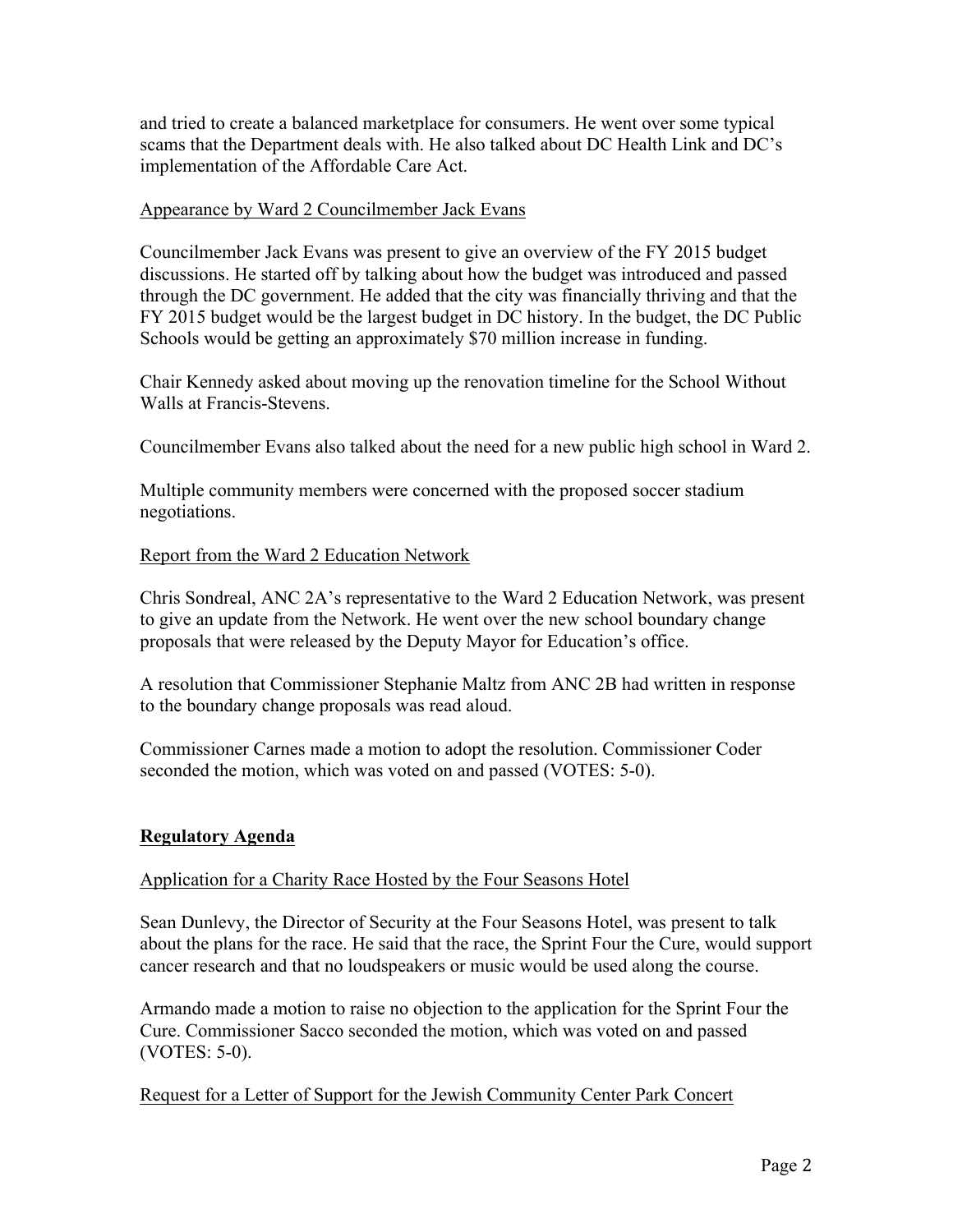A representative for the Jewish Community Center was present and said that the concert would be on Francis Field on Sunday, June 8<sup>th</sup>. She said that the organization had already applied for and received a permit for the event. She added that the organization had great sound engineers working on the concert to make sure their was no interruption on the neighborhood.

Commissioner Coder made a motion to support the concert. Chair Kennedy seconded the motion, which was voted on and passed (VOTES: 5-0).

# Application by Hillel and G.W.U. for Zoning Relief and a Related Campus Plan Amendment for Subject Property (2300 H Street)

David Avitabile from Goulston  $\&$  Storrs was present representing the applicant. He started off by saying that the applicant, GW Hillel, was a Jewish organization at GW that was completely independent from the University. He said that GW Hillel has asked GW to partner on the project so that the University could finance a portion of the construction of the proposed building.

Mr. Avitabile said that the Zoning Commission had decided to merge two separate hearings on variances for the project and amendments to the University's campus plan into one hearing. He said that the current application asks for floor area ratio (FAR), parking, and roof structure variances, as well as GW's application for special use under the 2007 Foggy Bottom Campus Plan.

Mr. Avitabile said that GW had reached out to the staff at the Office of Zoning, and they said that the project did not implicate the section of the Campus Plan that does not allow for additional density in Foggy Bottom outside of the approved Campus Plan projects.

Rabbi Yoni Kaiser-Blueth, the Executive Director of GW Hillel, gave an overview of the organization, including what the organization does and why there was a need for the project.

The architect for the project went over the plans for the new building. She said that the project would eliminate the curb cut currently present on H Street. The building would have two kosher kitchens on the lower level, which would provide kosher meals to GW students and staff.

With regards to GW's use of the building, Mr. Avitabile said that GW would lease the top two floors of the building. He added that GW is proposing to not allow faculty and academic offices to use the top two floors of the building and that the space would only be used for student life purposes.

Mr. Avitabile said that GW had agreed that, in order to use the additional density on the Hillel site, they would not use additional density on a site behind the University's Lafayette Hall that they originally proposed to use additional density on.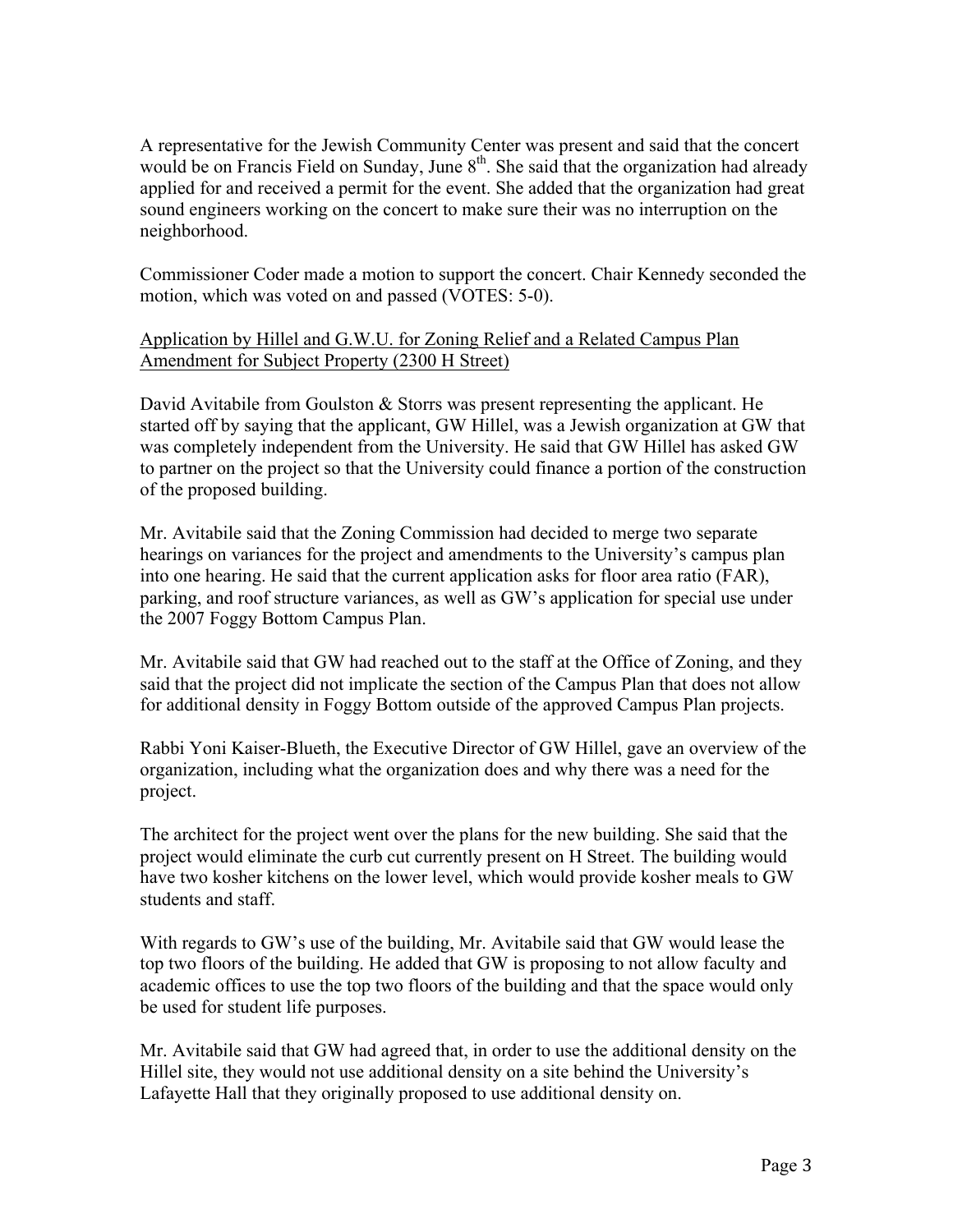Chair Kennedy asked if the loss of density on the Lafayette Hall site would be permanent or just for the duration of the 2007 Campus Plan. Mr. Avitabile said that it would be permanent.

Chair Kennedy said that the ANC had already voted to retain counsel on this matter.

The Senior Warden of St. Mary's Church was present to talk about the project's effects on the Church. He first talked about the history of St. Mary's Church. He then said that there were a few things that still need to be resolved, most notably that the two organizations had not yet reached a construction management agreement for the project.

Barbara Kahlow, the Secretary-Treasurer for the West End Citizens Association (WECA) went over the problems that WECA saw with the current project proposal. She called for GW to provide amenities for the project based on its negative impacts on the neighborhood. Mr. Avitabile said that GW did not want to consider amenities because there would be no net gain in density in the neighborhood.

Mr. Avitabile explained that the variances were necessary because the lot was very small and that GW Hillel needed to be able to increase the size of the building in order to support the organization's programming mission.

No action was taken on the matter.

### Application by Bread & Chocolate for a New Class D Liquor License and Request for a Stipulated License (2301 M Street)

Commissioner Coder made a motion to support the application. Commissioner Carnes seconded the motion, which was voted on and passed (VOTES: 4-0-1).

### Application for the Installation of a Bench on Public Space Outside of "RIS"

No one was present representing the applicant. Commission Coder said that benches were being installed in the neighborhood under an amenities package previously agreed to by the Hilton Garden Inn.

Chair Kennedy made a motion to object to the application on the basis of a lack of information. Commissioner Coder seconded the motion, which was voted on and passed (VOTES: 5-0).

#### Application for the Nation's Triathlon

Diana Thomas was present representing the Washington Sports Alliance, the organizer of the Triathlon. She went over the plans for the race.